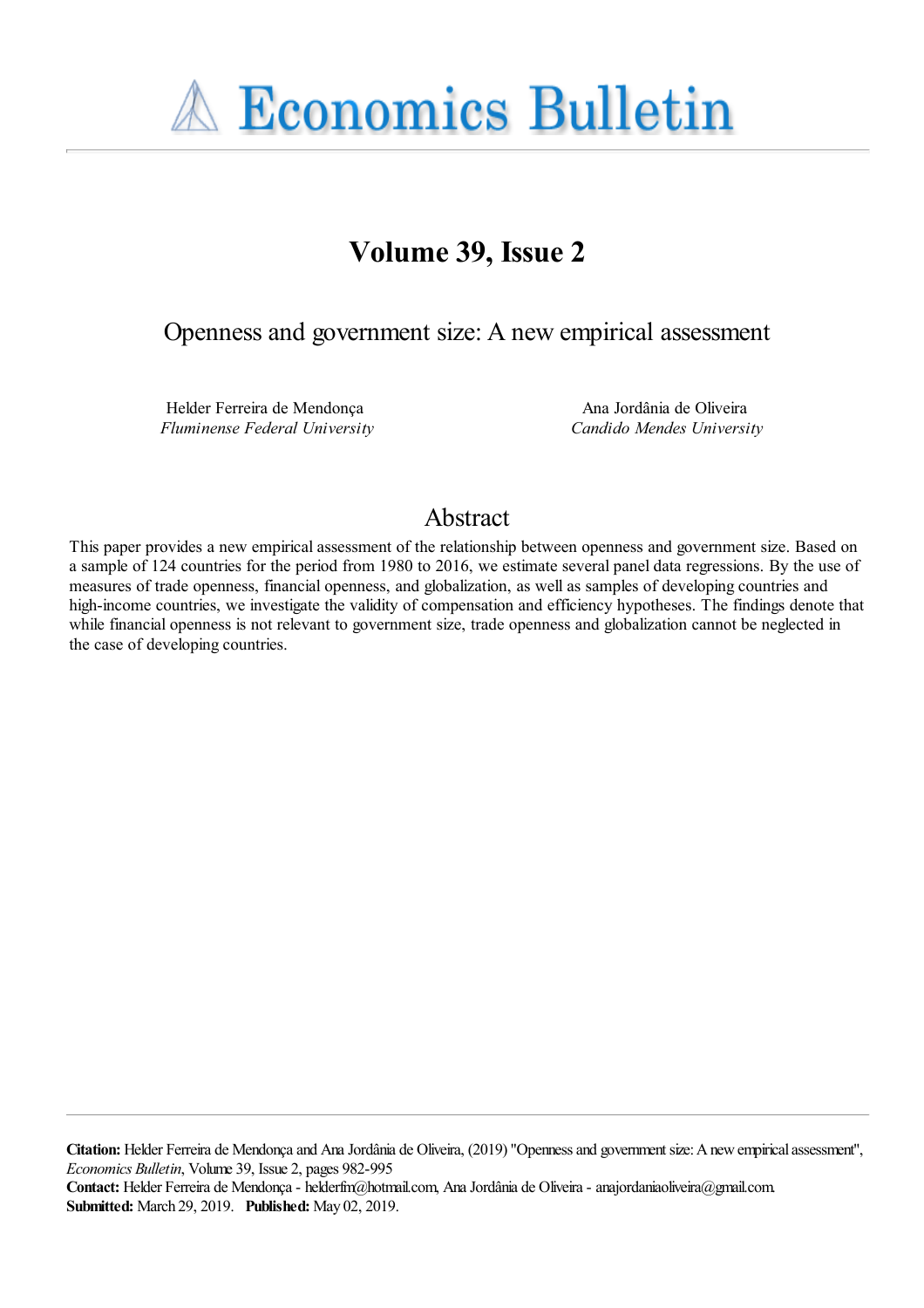## **1. Introduction**

 The relationship between economic openness and government size is an object of intense investigation. Most literature on this subject considers only international trade relationships as a proxy for openness. However, after the 2008 Global Financial Crisis, the effects on government expenditure due to financial openness and globalization became evident. This paper presents a new empirical assessment of the relationship between openness and government size, taking into account three indicators of openness: trade openness, financial openness, and globalization. We are considering three propositions for the investigation:

Proposition 1 – "compensation hypothesis" – increases in trade openness may lead to more demand for public expenditures to compensate for increasing external risk (see Cameron, 1978; and Rodrik, 1998);

Proposition 2 – "efficiency hypothesis" – financial openness may lead to the higher mobility of tax factors and leave governments with a reduced ability to maintain larger public sectors (see Liberati, 2007); and

Proposition 3 – such as in trade openness, globalization increases material inequality and economic insecurity thus creating incentives for governments to compensate the losers from globalization by increasing their economic policy activism (see Garret, 1998 and 2001).

 The most comprehensive literature on trade openness and government size presents evidence favorable to a positive relationship between these variables (see, for example, de Mendonça and Cacicedo, 2015; Ram, 2009; Efipani and Ganci, 2008; Rodrik, 1998). Therefore, there exists evidence supporting the "compensation hypothesis". According to Rodrik (1998), a possible explanation for this phenomenon is that government spending appears to provide social insurance in economies subject to external shocks. However, this interpretation is not unanimous. Some authors like Benarroch and Pandey (2012 and 2008) found evidence that causality does not run from trade openness to government size.

 Regarding the relationship between financial openness and government size, the conventional wisdom is that capital mobility may undermine the ability of governments to maintain larger public sectors. This view, that is, a negative relationship between capital openness and government size ("efficiency hypothesis") is supported by empirical evidence provided by Liberati (2007). However, Kimakova (2009) using a larger sample of countries did not find that greater financial openness leads to larger government size.

In summary, according to the theory, trade openness and financial openness can have opposite effects on the government size. In order to consider the net effect of these two opposite forces (trade openness and financial openness) on the government size, some authors investigate the effect caused by globalization. In general, globalization reduces the effectiveness of domestic policies and thus restrains governments by inducing increased budgetary pressure (Dreher, Sturm, and Ursprung, 2008). Hence, this globalization-induced welfare state retrenchment is potentially mitigated by citizens' preferences to be compensated for the costs of globalization (Epifania and Gancia, 2008). However, there is no convergence in the literature regarding the results. Dreher, Sturm, and Ursprung (2008) point out the irrelevance of globalization for government expenditures, while Epifania and Gancia (2008) warn that globalization may have led to inefficiently large governments.

 In brief, there is too much noise in the literature for the relationship between openness and government size and thus further investigation is needed. To avoid bias in the empirical analysis we made use of a large sample of 124 countries for the period from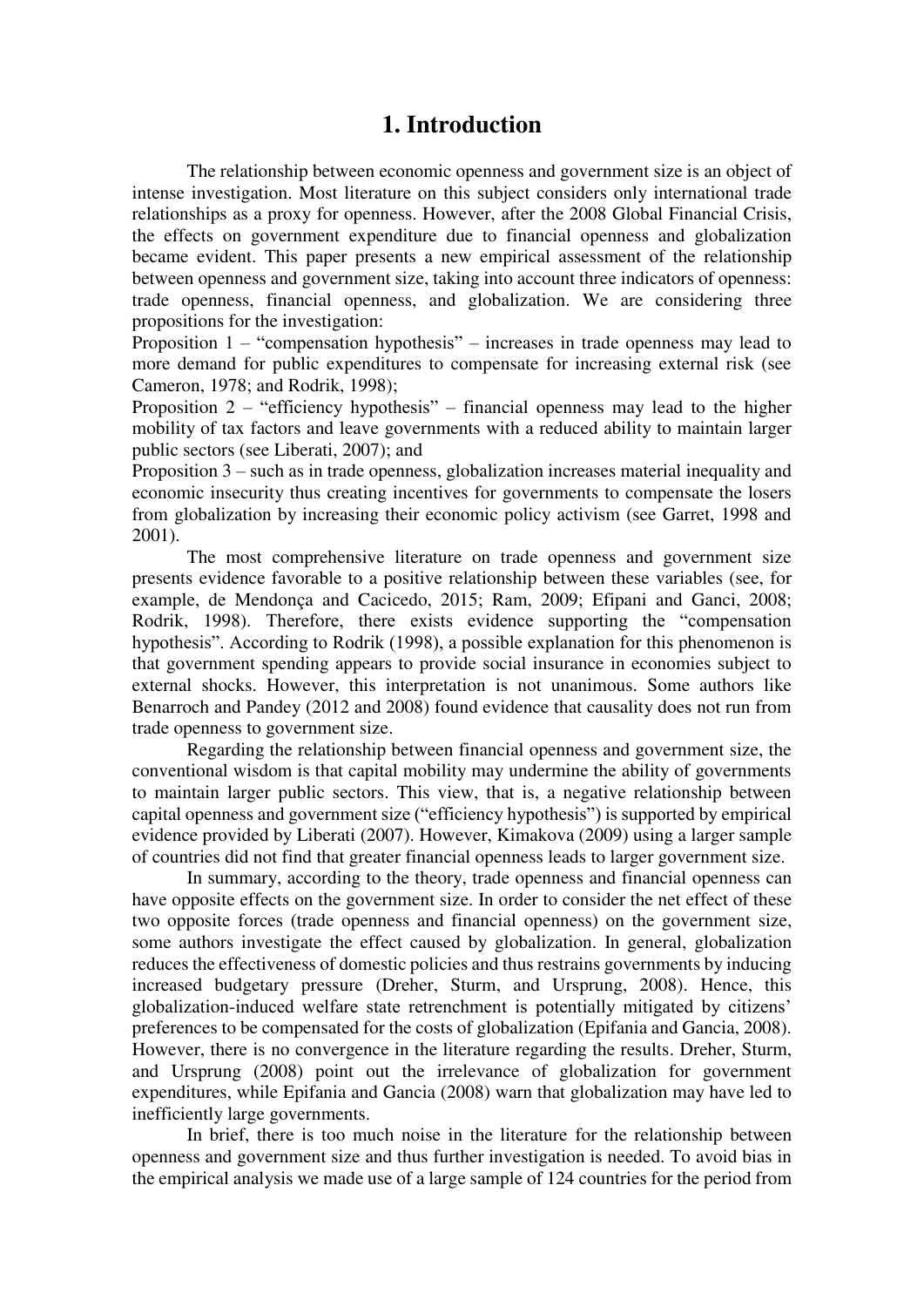1980 to 2016. In order to analyze the effect of trade openness, financial openness, and globalization on government consumption expenditure, we perform a panel data analysis through fixed-effects and system of generalized method of moments. Furthermore, because some authors (for example, Benarroch and Pandey, 2012) point out that the results can be subject to the sample of countries, we provide additional evidence from subsamples of developing countries and high-income countries. Our results indicate that an increase in financial openness is not relevant for government size but trade openness and globalization cannot be neglected in the case of developing countries.

 This paper is organized as follows. Section 2 describes data and variables as well as the empirical model and methodology. Section 3 presents the estimation results and the respective analysis. Section 4 concludes the paper.

## **2. Data and methodology**

In order to check the impact of openness on government size, this study takes into account three indicators of openness (*OPEN*). As a measure of trade openness (*TRADE*), we use the ratio of trade (sum of imports and exports of goods and services) to GDP gathered from World Bank national accounts data (https://data.worldbank.org/indicator/NE.TRD.GNFS.ZS). Our indicator of financial openness is a de jure measure of financial openness (*KAOPEN*) provided by Chinn and Ito (2006). It is an index based on information about restrictions in the International Monetary Fund's Annual Report on Exchange Arrangements and Exchange Restrictions and the first standardized principal component of the variables that indicate the presence of multiple exchange rates, restrictions on current account transactions, restrictions on capital account transactions, and the requirement to surrender export proceeds (http://web.pdx.edu/~ito/Chinn-Ito\_website.htm). Our third indicator of openness is the globalization indicator (*GLOB*) as published by the KOF Swiss Economic Institute. This index was originally developed in Dreher (2006) and it captures the three main dimensions of globalization: economic integration, political integration, and social integration indicator (https://www.kof.ethz.ch/en/forecasts-andindicators/indicators/kof-globalisation-index.html). Furthermore, as a proxy for government size (*GOVSIZE*) such as Rodrik (1998), Kimakova (2009), Ram (2009), and Lim, Li, and Sim (2014), we use the General government final consumption expenditure (% of GDP) from World Bank national accounts data (https://data.worldbank.org/indicator/NE.CON.GOVT.ZS).<sup>1</sup>

The above-mentioned indicators of openness allow one to check three possibilities of effect on the government size: compensation hypothesis, efficiency hypothesis, and increase in inequality and economic insecurity (see figure 1).

Constrained to the availability of information, we consider up to 124 countries for the period from 1980 to 2016 with annual frequency. Besides indicators of openness and size of government, we use control variables (*X*) pointed out by the literature as relevant for the analysis regarding government size.<sup>2</sup> In this sense, we introduce the following variables in the models: real GDP per capita, the dependency ratio in the population, the urbanization rate, and population. $3$ 

 $\overline{a}$ 

<sup>&</sup>lt;sup>1</sup> It is important to note that we cannot use other proxies for government size because the data is not available for the set of countries covering the whole period under analysis.

<sup>&</sup>lt;sup>2</sup> See, Rodrik (1998), Alesina and Wacziarg (1998), Ram (2009), Kimakova (2009), Benarroch and Pandey (2012), and Lin, Li, and Sim (2014).

<sup>&</sup>lt;sup>3</sup> We do not introduce the type of the political system in the models (as suggested by Epifani and Gancia, 2008; and Kimakova, 2009) because the coefficient on this variable is not statistically significant.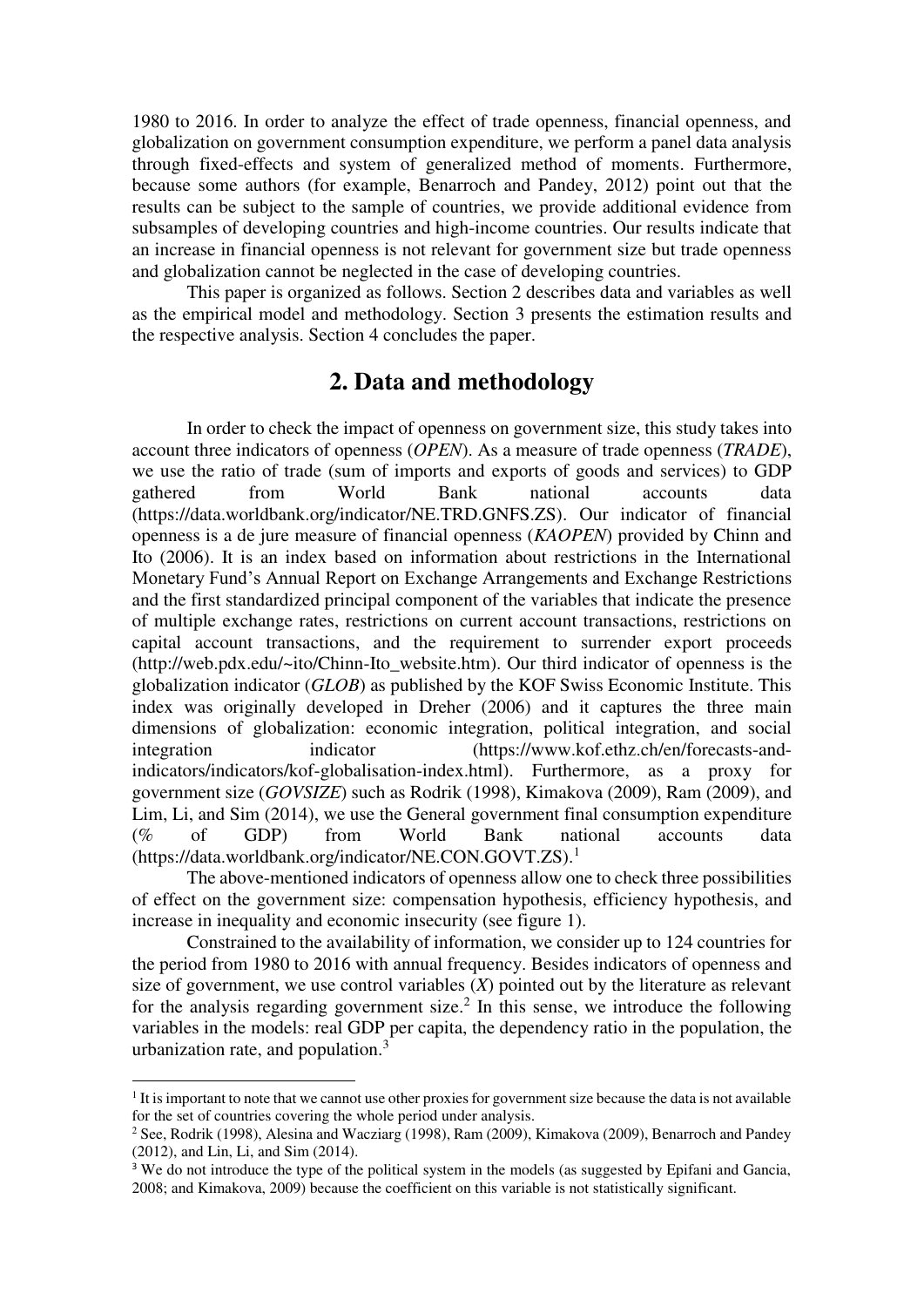**Figure 1**  *Openness measures and government size*



Therefore, in order to verify the effect of openness on government size, we use the following specification as a benchmark:

(1)  $GOVSIZE_{i,t} = \alpha_0 OPEN_{i,t} + \alpha_1 X_{i,t} + \beta_i + \beta_t + \varepsilon_{i,t}$ 

where  $i = 1, 2, ..., 124$  are the countries;  $t = 1, 2, ..., 37$  are time periods (annual frequency) from 1980 to 2016; *GOVSIZE* is the government consumption in GDP; *OPEN* is the openness indicators in this study: *TRADE*, *KAOPEN*, and *GLOB*. *X* is a vector of control variables;  $\beta_i$  represents a vector of country-specific factors;  $\beta_i$  allows for time effects that capture common shocks to all countries; and  $\varepsilon_{i,t}$  is the stochastic error term.

In equation (1) the sign of the coefficient  $\alpha_0$ , which measures the effect of openness on the government size, is relevant in this analysis. We expect positive coefficient for trade openness  $(a_0>0$ , which is consonance with the "compensation" hypothesis") and a negative coefficient for financial openness ( $\alpha$   $\alpha$   $\leq$  0, which is in line with "efficiency hypothesis"). Moreover, we expect that the "compensation hypothesis" is stronger than the "efficiency hypothesis" and thus the net effect captured by globalization reveals a positive coefficient  $(a_0>0)$ . Hence, in order to check whether there exists evidence that supports this view, we provide several estimates of equation (1) based on panel data analysis. Because we are using annual data over the period from 1980 to 2016, the number of periods (*t=*37) is not small and thus the fixed-effects method performs well.

In order to consider the possible effect of the heterogeneity on the relationship between openness and government size, besides the estimations for the full sample of countries, we perform new estimations using different samples of countries. As pointed out by Benarroch e Pandey (2012) little work has been done examining whether the relationship between openness and government size differs between low and high-income countries. Therefore, we provide additional evidence through the re-estimation of the previous specifications using two samples regarding the classification of countries: 94 developing countries (classification made by International Monetary Fund, https://www.imf.org/external/pubs/ft/weo/2018/01/weodata/index.aspx) and 37 highincome countries (World Bank definition - <https://datahelpdesk.worldbank.org/> knowledgebase/articles/906519#High\_income).<sup>4</sup>

Figure 2 presents a path of openness for the two subsamples under consideration (sample of developing countries - DEV; and a sample of high-income countries - HIC). In general, we observe that while trade openness does not present a substantial difference between developing and high-income countries, financial openness and globalization are

 $\overline{a}$ 

<sup>&</sup>lt;sup>4</sup> Table A.1 (appendix) presents the description of the variables, sources of data, and descriptive statistics.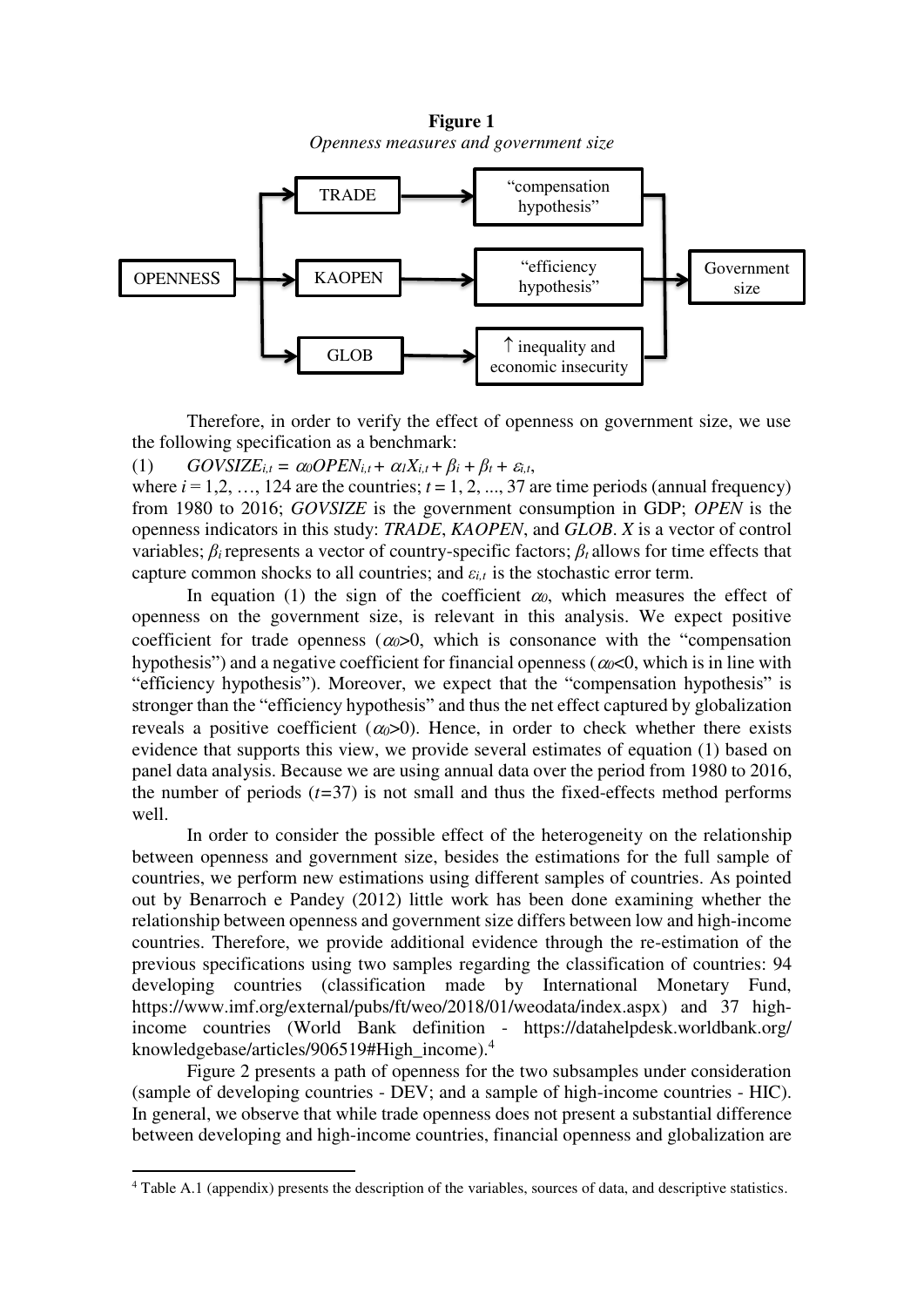#### stronger in high-income countries.



**Figure 2**  *Openness measures (TRADE, KAOPEN, and GLOB)* 

Note: DEV - sample of developing countries (IMF) and HIC - sample of high income countries (World Bank).

Concerning a possible simultaneity problem between government size and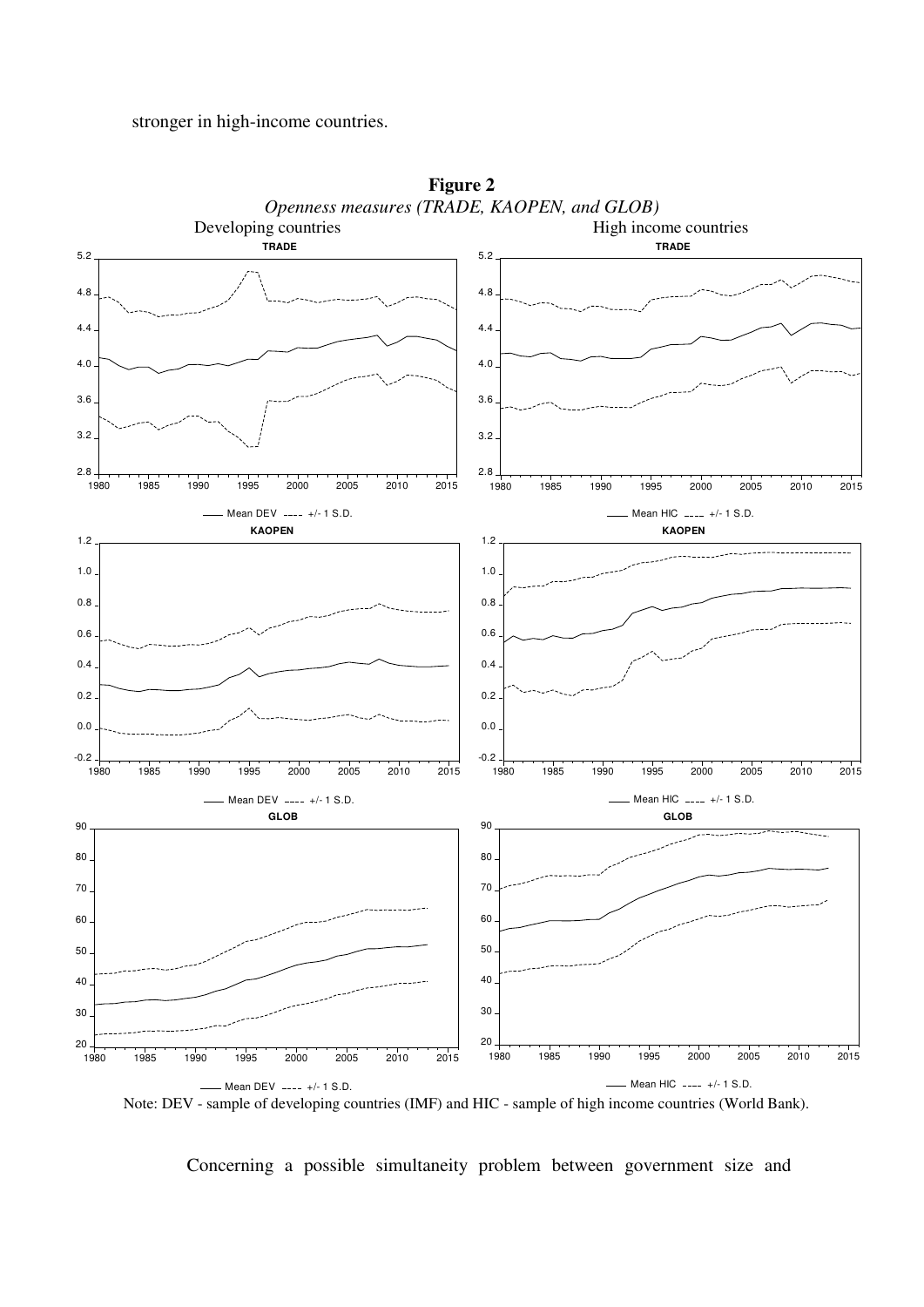openness, we provide a robust analysis through re-estimation of the models using a method to deal with these issues, that is, the system generalized method of moments (Sys-GMM). With the intention to improve the efficiency of GMM models, Bond, Hoeffler, and Temple (2001, p. 9) propose an approach where it "combines the standard set of equations in first-differences with suitably lagged levels as instruments, with an additional set of equations at levels with suitably lagged first-differences as instruments". Although our samples are not small when the total number of instruments is greater than the number of cross-sections, the results of estimations can be biased due to the risk of overfitting the instrumented variables (Roodman, 2009). In this sense, as suggested by de Mendonça and Barcelos (2015), we take into account the ratio between the number of instruments and the number of cross-sections lower than 1 in all models. Moreover, in order to test the validity of instruments and absence of serial correlation, we perform tests of over-identifying restrictions (J-test) and tests of first-order (AR1) and second-order (AR2) serial correlation (Arellano and Bond, 1991).

## **3. Empirical evidence**

We present empirical evidence in three steps. In the first step, we present the results of estimates of the models based on equation (1) taking into account the fixedeffect method. In the second step, we provide evidence from two subsamples of countries: developing economies and high-income countries. In the third step, in order to check the robustness of the effect of openness on government size, we re-estimate the complete specification of the models using Sys-GMM.

#### **3.1. Estimates of openness and government size (full sample)**

Table 1 presents the estimation results for the full sample of countries regarding the effect of openness (*TRADE*, *KAOPEN*, and *GLOB*) on government size (*GOVSIZE*). Our evidence is in accordance with previous results found in the literature that there exists a positive empirical relationship between trade openness (*TRADE*) and government size (see Rodrik, 1998; Alesina and Wacziarg, 1998; Ram, 2009; and Lin, Li, and Sim, 2014). In brief, the positive and significant coefficients on *TRADE* in the models  $(\alpha_0>0$  in equation 1) suggests that the "compensation hypothesis" is correct.

Regarding the results concerning financial openness, the coefficient on *KAOPEN* is negative in all the models  $(\alpha_0 < 0$  in equation 1). However, there is no statistical significance associated with this coefficient in any specification. Hence, this result is not in consonance with "efficiency hypothesis" (see Liberati, 2007), and thus that an increase in financial openness can reduce the government size. In addition, this result does not support the result found by Kimakova (2009) that greater financial openness leads to larger government size. In brief, we find evidence that an increase in financial openness is not relevant to affect government size.

As observed in the case of trade openness, the coefficients on *GLOB* are positive  $(\alpha \geq 0)$  in equation 1) and significant in all models. This result runs into Garrett's view (1998) that globalization increases government size due to an increase in economic policy activism. In other words, such as pointed out by Dreher, Sturm, and Ursprung (2008), we observe that the presence of the demand-side effects of globalization can be associated with an increase in the social welfare programs.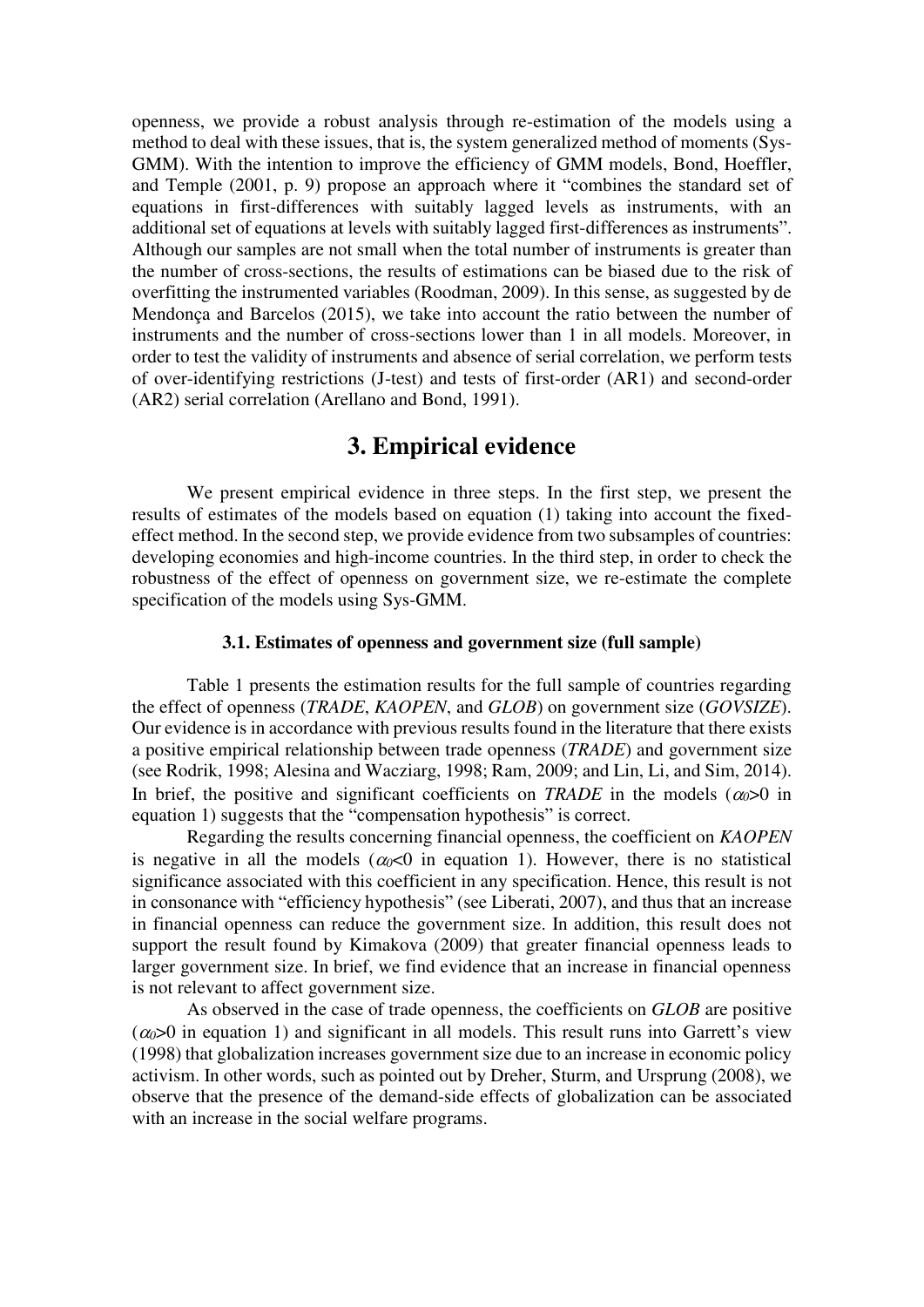|                         | Effect of openness (TRADE, RAOT EIV, and IGEOD) on government size – fun sample |                |             |            |                    |             |               |            |             |  |  |  |  |  |
|-------------------------|---------------------------------------------------------------------------------|----------------|-------------|------------|--------------------|-------------|---------------|------------|-------------|--|--|--|--|--|
|                         |                                                                                 | Trade openness |             |            | Financial openness |             | Globalization |            |             |  |  |  |  |  |
| Regressors:             | Model 1                                                                         | Model 2        | Model 3     | Model 1    | Model 2            | Model 3     | Model 1       | Model 2    | Model 3     |  |  |  |  |  |
| <b>GDPP</b>             | $-1.748$                                                                        | $-1.554$       | $-1.848$    | $-1.613$   | $-1.469$           | $-1.769$    | $-1.938$      | $-1.710$   | $-2.046$    |  |  |  |  |  |
|                         | (1.470)                                                                         | (1.676)        | (1.572)     | (1.890)    | (2.096)            | (1.945)     | (1.822)       | (2.065)    | (1.920)     |  |  |  |  |  |
| <b>POP</b>              | $-4.740**$                                                                      | $-4.366**$     | $-5.788***$ | $-6.596**$ | $-6.277**$         | $-8.072***$ | $-6.647**$    | $-6.084**$ | $-8.132***$ |  |  |  |  |  |
|                         | (1.946)                                                                         | (2.200)        | (2.147)     | (2.814)    | (3.109)            | (3.079)     | (2.739)       | (3.003)    | (3.062)     |  |  |  |  |  |
| <b>DEPEN</b>            |                                                                                 | 2.800          | 3.039       |            | 2.107              | 2.597       |               | $4.635**$  | 4.874**     |  |  |  |  |  |
|                         |                                                                                 | (2.137)        | (2.038)     |            | (2.290)            | (2.153)     |               | (2.292)    | (2.171)     |  |  |  |  |  |
| <b>URBAN</b>            |                                                                                 |                | 4.609***    |            |                    | $6.195***$  |               |            | $6.279***$  |  |  |  |  |  |
|                         |                                                                                 |                | (1.583)     |            |                    | (2.150)     |               |            | (2.212)     |  |  |  |  |  |
| <b>TRADE</b>            | 2.438***                                                                        | $2.426***$     | $2.280***$  |            |                    |             |               |            |             |  |  |  |  |  |
|                         | (0.393)                                                                         | (0.402)        | (0.410)     |            |                    |             |               |            |             |  |  |  |  |  |
| <b>KAOPEN</b>           |                                                                                 |                |             | $-0.594$   | $-0.545$           | $-0.359$    |               |            |             |  |  |  |  |  |
|                         |                                                                                 |                |             | (1.167)    | (1.133)            | (1.075)     |               |            |             |  |  |  |  |  |
| <b>GLOB</b>             |                                                                                 |                |             |            |                    |             | $0.093*$      | $0.111**$  | $0.097**$   |  |  |  |  |  |
|                         |                                                                                 |                |             |            |                    |             | (0.049)       | (0.049)    | (0.045)     |  |  |  |  |  |
| N. observations         | 4295                                                                            | 4294           | 4294        | 4044       | 4043               | 4043        | 3965          | 3965       | 3965        |  |  |  |  |  |
| Adjusted $\mathbb{R}^2$ | 0.681                                                                           | 0.683          | 0.688       | 0.682      | 0.682              | 0.691       | 0.676         | 0.679      | 0.688       |  |  |  |  |  |
| F-statistic             | 57.70***                                                                        | 57.71***       | 58.83***    | 54.79***   | 54.61***           | 56.50***    | 52.95***      | 53.43***   | 55.31***    |  |  |  |  |  |

| <b>Table 1</b>                                                                 |  |
|--------------------------------------------------------------------------------|--|
| Effect of openness (TRADE, KAOPEN, and IGLOB) on government size – full sample |  |

Note: Marginal significance levels: (\*\*\*) denotes 0.01, (\*\*) denotes 0.05, and (\*) denotes 0.1. White's heteroscedasticity consistent covariance matrix was applied in regressions. Robust standard errors between parentheses. Fixed effects with time dummies. The sample is an unbalanced panel of 124 countries from 1980 to 2016. Constant is included in the models but not reported for convenience.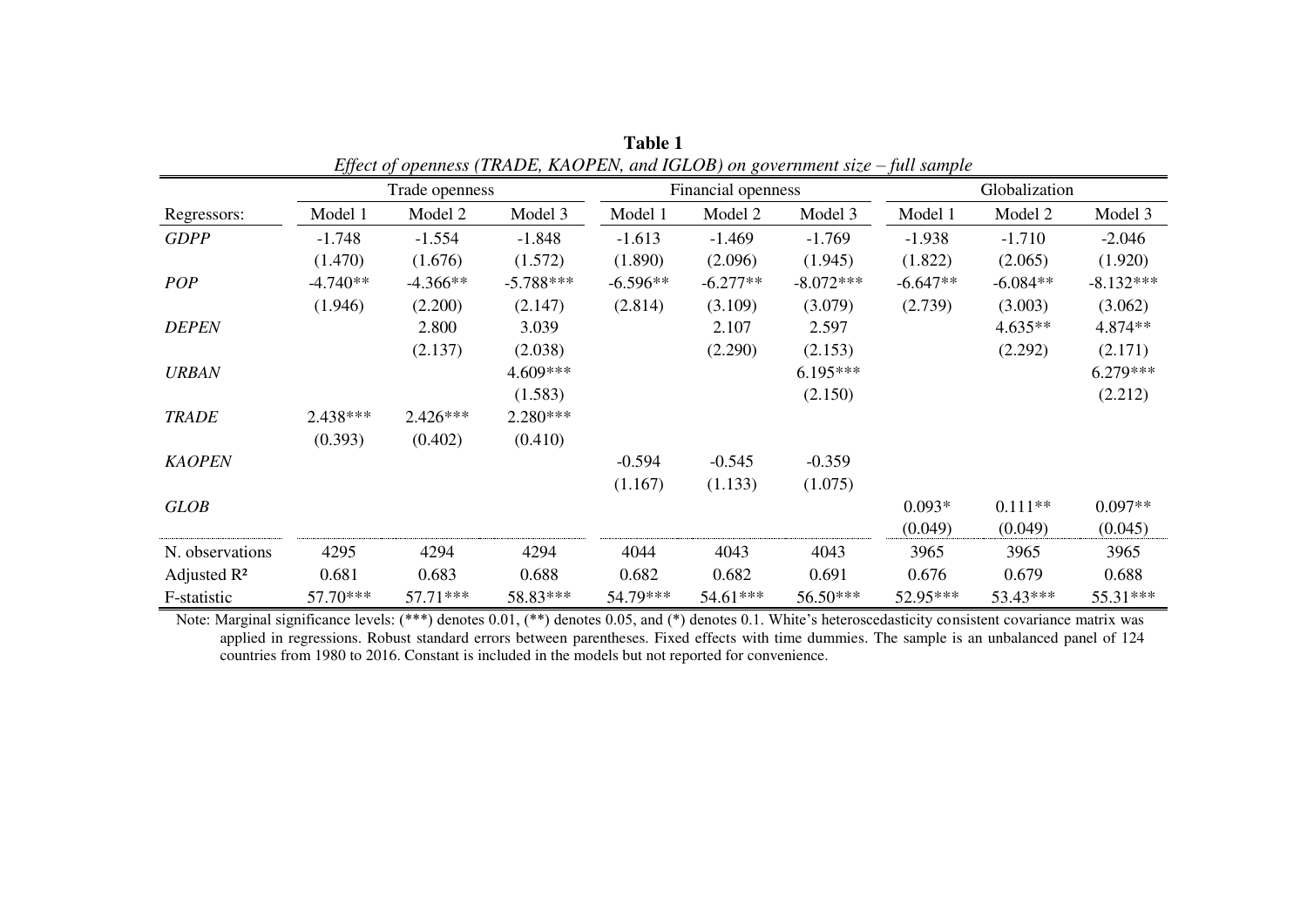Regarding our control variables, the results are in consonance with those observed in the literature. The coefficient of real GDP per capita (*GDPP*) is negative and not significant in all models. This observation is in consonance with a greater part of the literature (see Benarroch and Pandey, 2012; Ram, 2009; Epifani and Gancia, 2009; Rodrick, 1998; and Alesina and Wacziarg, 1998), which indicates a lack of support for the view that public expenditure rises as income growth expands (Wagner's law). The coefficient on population (*POP*) is negative and significant. This evidence is in line with the view that bigger countries may enjoy stronger terms-of-trade effects and thus have larger governments (see Epifani and Gancia, 2009; Benarroch and Pandey, 2012, Garret, 2001; and Alesina and Wacziarg, 1998). Such as Rodrik (1998), the coefficient on the dependency ratio (*DEPEN*) is positive. Furthermore, the coefficient on the urbanization rate is positive and significant (see Ram, 2009; and Kimakova, 2009).

## **3.2. Estimates of openness and government size: developing countries and high-income countries**

Some studies point out that the relationship between openness and government size differs when samples of developing countries and high-income countries are considered in the analysis. As suggested by Rodrik (1998) high-income countries have well-established transfer programs relative to developing countries, which in turn it may lead for high-income countries to provide greater welfare benefits to offset the negative impact from increases in openness (see Rudra, 2002). As pointed out by Garret (2001), high-income countries may be less vulnerable to the efficiency constraints of globalization and more sensitive to demands for compensation. In particular, high-income countries are able to maintain large government size even if it is inefficient and are subject to large political demands for government compensation. Furthermore, given the power of high-income countries in the international system, these countries might be able to shift the costs of globalization onto the developing countries. At last, the costs of tax collection are higher or administrative capacities are insufficient in developing countries to support greater government expenditure (Garen and Trask, 2005).

In brief, there exists a possibility for different results regarding the relationship between openness and government size when different samples of countries are used. Hence, such as, for example, Benarroch and Pandey (2012) we re-estimate the models in the previous section taking into account two different samples: developing countries and high-income countries.

Paying attention to our variable of interest in the models (openness indicators), we observe that the results of estimations from developing countries and high-income countries samples are quite different (see tables 2 and 3). While there are significant coefficients on *TRADE* and *GLOB* for the case of developing countries, there is no statistical significance of these coefficients for high-income countries. The result which is common between the samples is the coefficient on *KAOPEN*. It is negative and not significant in both cases. Therefore, the results suggest that the "compensation hypothesis" is valid only for the case of developing countries. In addition, as observed in the case of the full sample, the findings of both samples do not support the "efficiency hypothesis".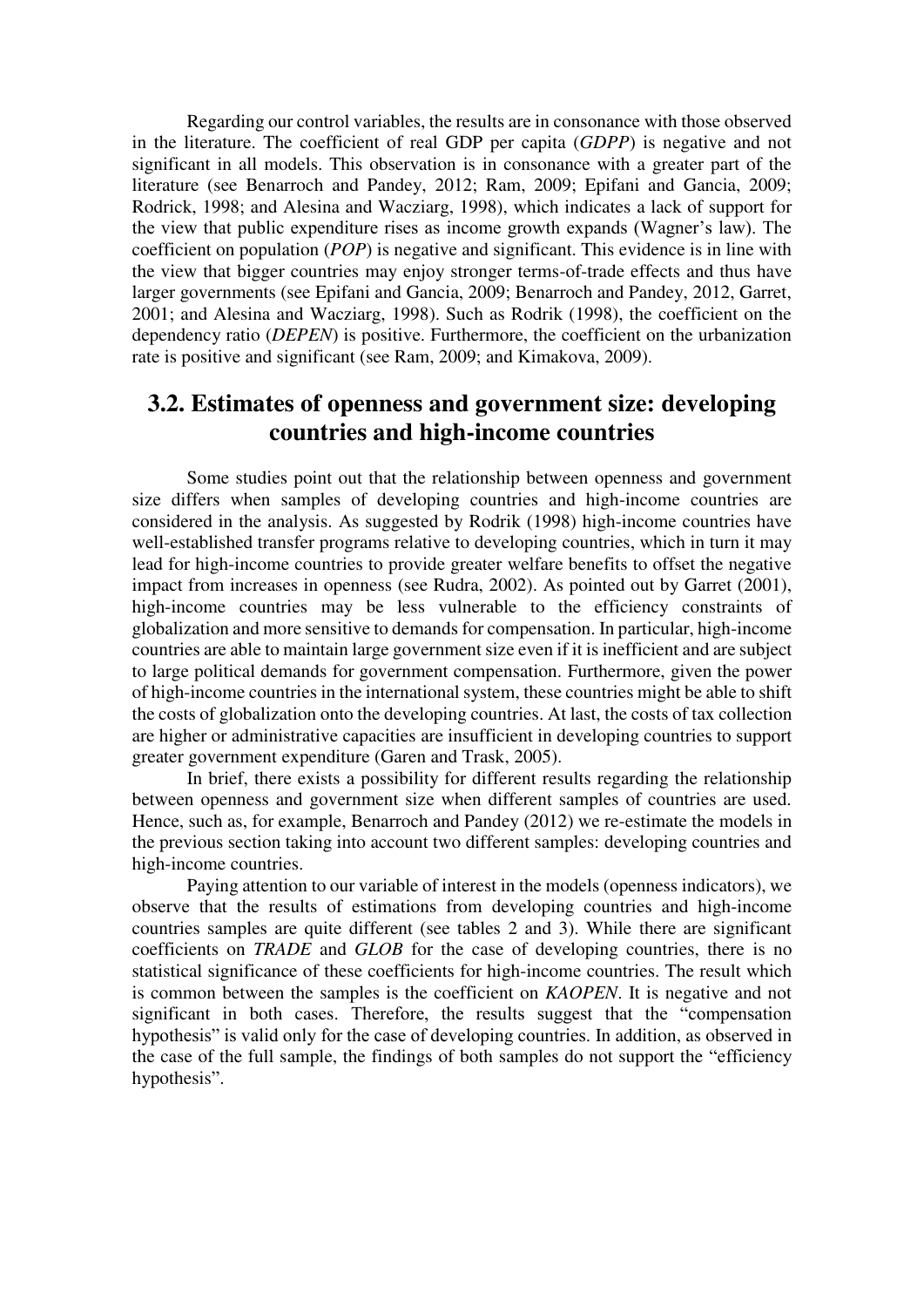|                         |            | Trade openness | едјестој оренисво (110.1112), татот Елу, ана тошото јон котепнисни виде |          | Financial openness |            | acroping commission | Globalization |            |
|-------------------------|------------|----------------|-------------------------------------------------------------------------|----------|--------------------|------------|---------------------|---------------|------------|
| Regressors:             | Model 1    | Model 2        | Model 3                                                                 | Model 1  | Model 2            | Model 3    | Model 1             | Model 2       | Model 3    |
| <b>GDPP</b>             | $-2.371$   | $-2.250$       | $-2.598*$                                                               | $-2.406$ | $-2.325$           | $-2.633$   | $-2.614$            | $-2.485$      | $-2.814$   |
|                         | (1.502)    | (1.640)        | (1.491)                                                                 | (1.961)  | (2.075)            | (1.897)    | (1.831)             | (2.011)       | (1.852)    |
| <b>POP</b>              | $-3.481$   | $-4.026*$      | $-4.978**$                                                              | $-5.079$ | $-5.560$           | $-6.582*$  | $-5.024$            | $-5.990*$     | $-7.166**$ |
|                         | (2.431)    | 2.385          | (2.247)                                                                 | (3.635)  | (3.613)            | (3.420)    | (3.466)             | (3.505)       | (3.426)    |
| <b>DEPEN</b>            |            | 3.362          | 3.091                                                                   |          | 2.539              | 2.343      |                     | 5.394**       | 5.001**    |
|                         |            | (2.276)        | (2.181)                                                                 |          | (2.202)            | (2.092)    |                     | (2.424)       | (2.307)    |
| <b>URBAN</b>            |            |                | 4.431 ***                                                               |          |                    | 5.220***   |                     |               | 5.150***   |
|                         |            |                | (1.622)                                                                 |          |                    | (1.903)    |                     |               | (1.908)    |
| <b>TRADE</b>            | $2.553***$ | 2.550***       | 2.418***                                                                |          |                    |            |                     |               |            |
|                         | (0.398)    | (0.401)        | (0.398)                                                                 |          |                    |            |                     |               |            |
| <b>KAOPEN</b>           |            |                |                                                                         | $-0.431$ | $-0.405$           | $-0.318$   |                     |               |            |
|                         |            |                |                                                                         | (1.333)  | (1.295)            | (1.267)    |                     |               |            |
| <b>GLOB</b>             |            |                |                                                                         |          |                    |            | $0.112**$           | $0.128**$     | $0.111**$  |
|                         |            |                |                                                                         |          |                    |            | (0.049)             | (0.051)       | (0.045)    |
| N. observations         | 3271       | 3270           | 3270                                                                    | 3039     | 3038               | 3038       | 2999                | 2999          | 2999       |
| Adjusted $\mathbb{R}^2$ | 0.634      | 0.635          | 0.641                                                                   | 0.630    | 0.630              | 0.637      | 0.627               | 0.631         | 0.638      |
| F-statistic             | 43.84***   | 43.81***       | 44.58***                                                                | 40.42*** | 40.24***           | $41.17***$ | $40.08***$          | $40.45***$    | 41.32***   |

**Table 2**  *Effect of openness (TRADE, KAOPEN, and IGLOB) on government size – developing countries* 

Note: Marginal significance levels: (\*\*\*) denotes 0.01, (\*\*) denotes 0.05, and (\*) denotes 0.1. White's heteroscedasticity consistent covariance matrix was applied in regressions. Robust standard errors between parentheses. Fixed effects with time dummies. The sample is an unbalanced panel of 94 countries from 1980 to 2016. Constant is included in the models but not reported for convenience.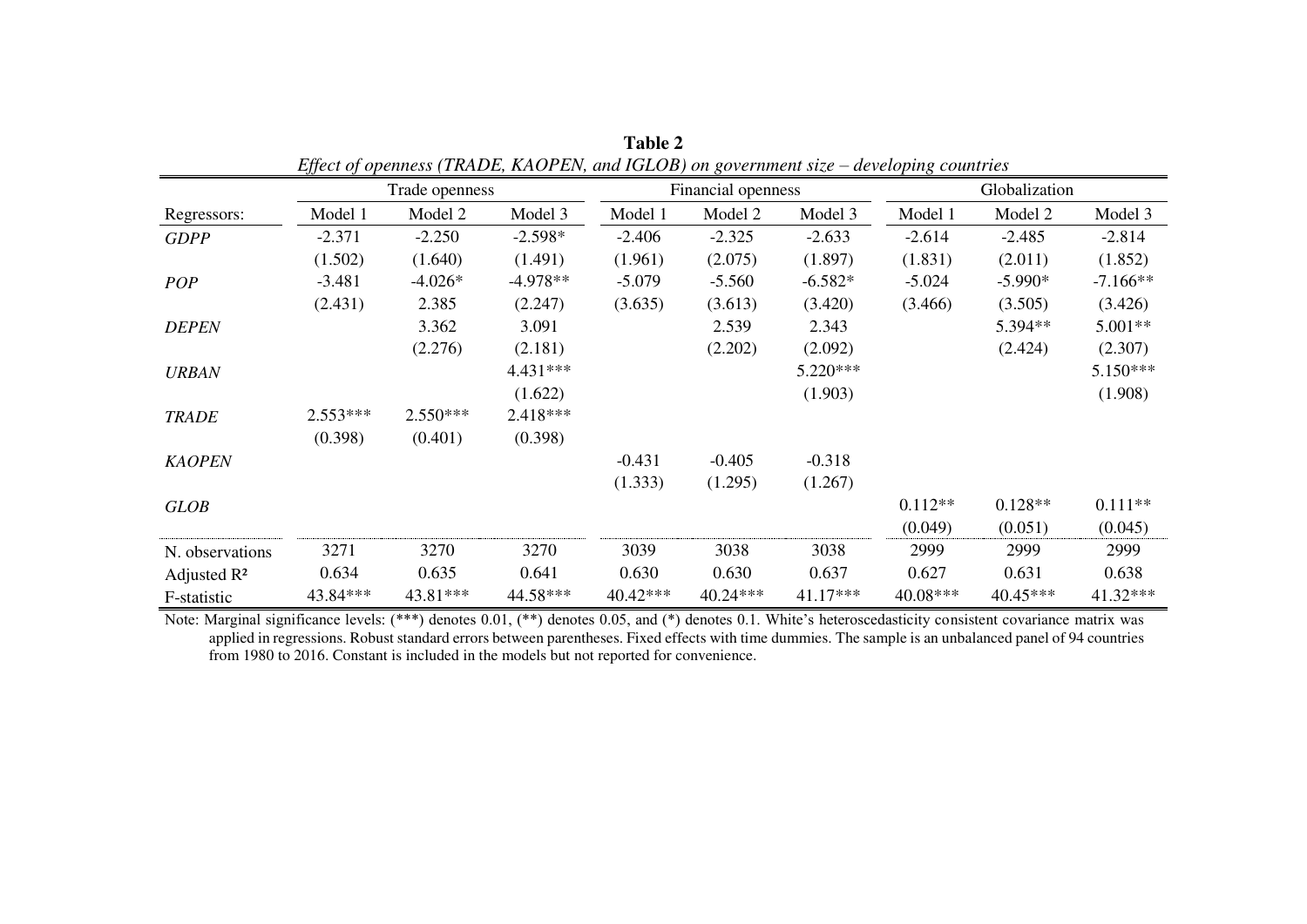|                 | $-1$        | Trade openness |            |             | Financial openness |           | Globalization |           |           |  |  |  |
|-----------------|-------------|----------------|------------|-------------|--------------------|-----------|---------------|-----------|-----------|--|--|--|
| Regressors:     | Model 1     | Model 2        | Model 3    | Model 1     | Model 2            | Model 3   | Model 1       | Model 2   | Model 3   |  |  |  |
| <b>GDPP</b>     | $-2.428$    | $-1.615$       | $-3.350**$ | $-2.430*$   | $-1.483$           | $-3.449*$ | $-2.809**$    | $-1.456$  | $-3.177*$ |  |  |  |
|                 | (1.283)     | (1.552)        | (1.687)    | (1.325)     | (1.600)            | (1.817)   | (1.173)       | (1.472)   | (1.752)   |  |  |  |
| POP             | $-8.360***$ | $-5.098$       | $-7.204*$  | $-9.547***$ | $-6.360$           | $-7.370$  | $-10.213***$  | $-6.027$  | $-7.430$  |  |  |  |
|                 | (1.846)     | (4.363)        | (4.217)    | (2.352)     | (4.955)            | (4.639)   | (2.336)       | (4.933)   | (4.714)   |  |  |  |
| <b>DEPEN</b>    |             | 3.863          | 3.259      |             | 3.969              | 4.064     |               | 5.532     | 5.527     |  |  |  |
|                 |             | (3.353)        | (3.073)    |             | (3.440)<br>(3.063) |           |               | (3.853)   | (3.545)   |  |  |  |
| <b>URBAN</b>    |             |                | $9.008***$ |             |                    | 10.587*** |               |           | 9.582***  |  |  |  |
|                 |             |                | (2.898)    |             |                    | (3.101)   |               |           | (3.506)   |  |  |  |
| <b>TRADE</b>    | 0.695       | 1.046          | 0.032      |             |                    |           |               |           |           |  |  |  |
|                 | (1.225)     | (1.303)        | (1.497)    |             |                    |           |               |           |           |  |  |  |
| <b>KAOPEN</b>   |             |                |            | $-0.698$    | $-0.612$           | $-0.350$  |               |           |           |  |  |  |
|                 |             |                |            | (1.283)     | (1.350)            | (1.302)   |               |           |           |  |  |  |
| GLOB            |             |                |            |             |                    |           | 0.0725        | 0.068     | 0.034     |  |  |  |
|                 |             |                |            |             |                    |           | (0.050)       | (0.053)   | (0.051)   |  |  |  |
| N. observations | 1316        | 1316           | 1316       | 1254        | 1254               | 1254      | 1215          | 1215      | 1215      |  |  |  |
| Adjusted $R^2$  | 0.820       | 0.822          | 0.831      | 0.817       | 0.820              | 0.830     | 0.830         | 0.835     | 0.844     |  |  |  |
| F-statistic     | 80.68***    | 81.12***       | 85.57***   | 76.42***    | 76.94***           | 81.69***  | 83.14***      | 85.120*** | 89.866*** |  |  |  |

**Table 3**  *Effect of openness (TRADE, KAOPEN, and IGLOB) on government size – high income countries* 

Note: Marginal significance levels: (\*\*\*) denotes 0.01, (\*\*) denotes 0.05, and (\*) denotes 0.1. White's heteroscedasticity consistent covariance matrix was applied in regressions. Robust standard errors between parentheses. Fixed effects with time dummies. The sample is an unbalanced panel of 37 countries from 1980 to 2016. Constant is included in the models but not reported for convenience.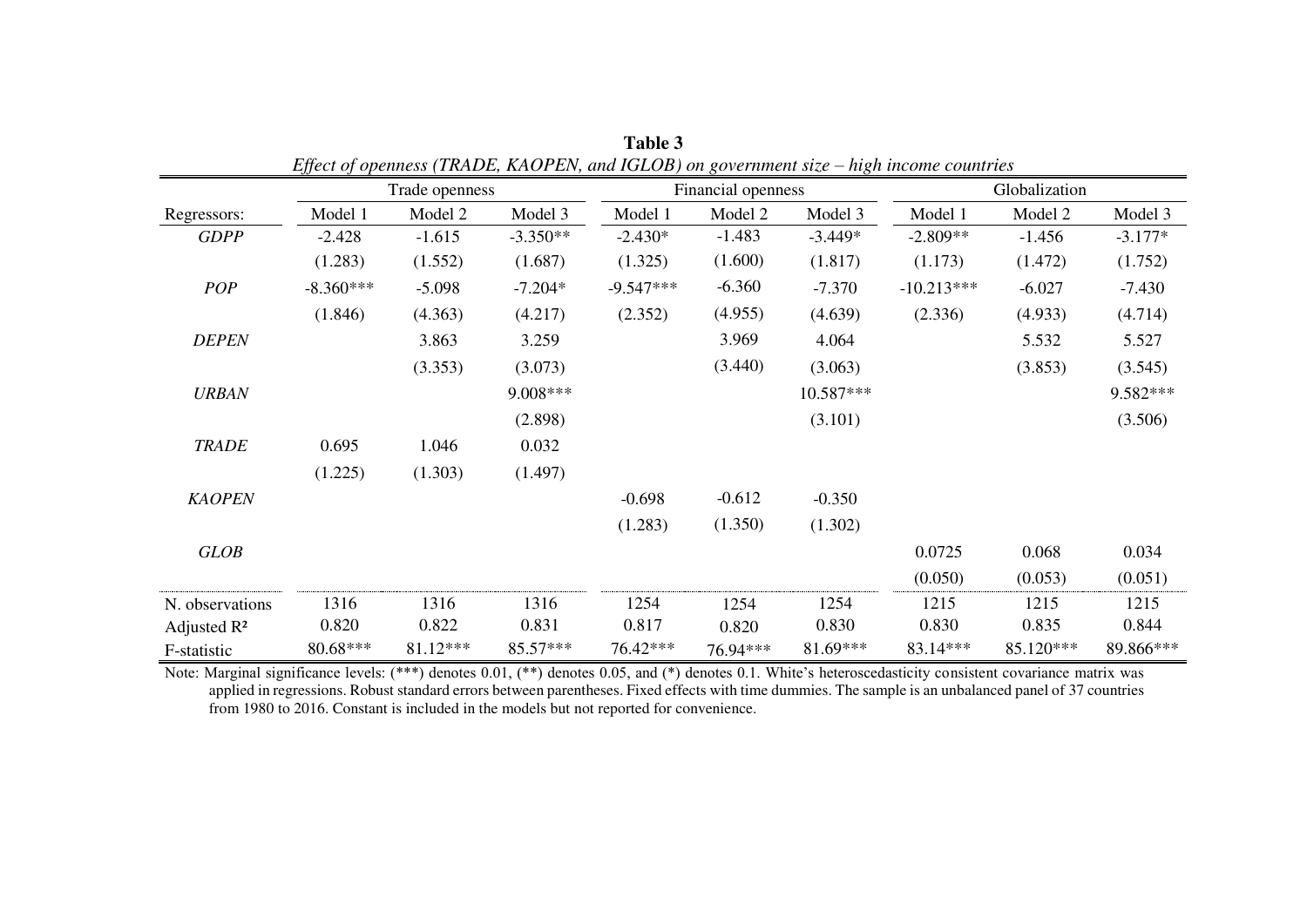## **3.3. Robustness analysis**

We perform an additional analysis to confirm the robustness of our results in the previous sections. In order to avoid the possibility of the results to be biased due to simultaneity problem in the models, we re-estimate the models using Sys-GMM for the three samples (full countries, developing countries, and high-income countries). The results show that there are no overidentification and autocorrelation problems in the models. All sys-GMM regressions have valid over-identifying restrictions (J-statistic > 0.10) and do not present serial autocorrelation problems (see AR(1) and AR(2) tests table 4).

In a general way, independent of the sample for consideration, the use of Sys-GMM does not change the signs and the statistical significance of the coefficient of our variables of interest (*TRADE, KAOPEN* and *GLOB*) in the fixed effect models. In short, the results confirm the relevance of the trade openness and globalization for increasing the government size ("compensation hypothesis") in the cases of full and developing countries samples. In addition, regarding the coefficients of financial globalization, the findings are in consonance with previous evidence that there is no evidence of "efficiency hypothesis" in any sample.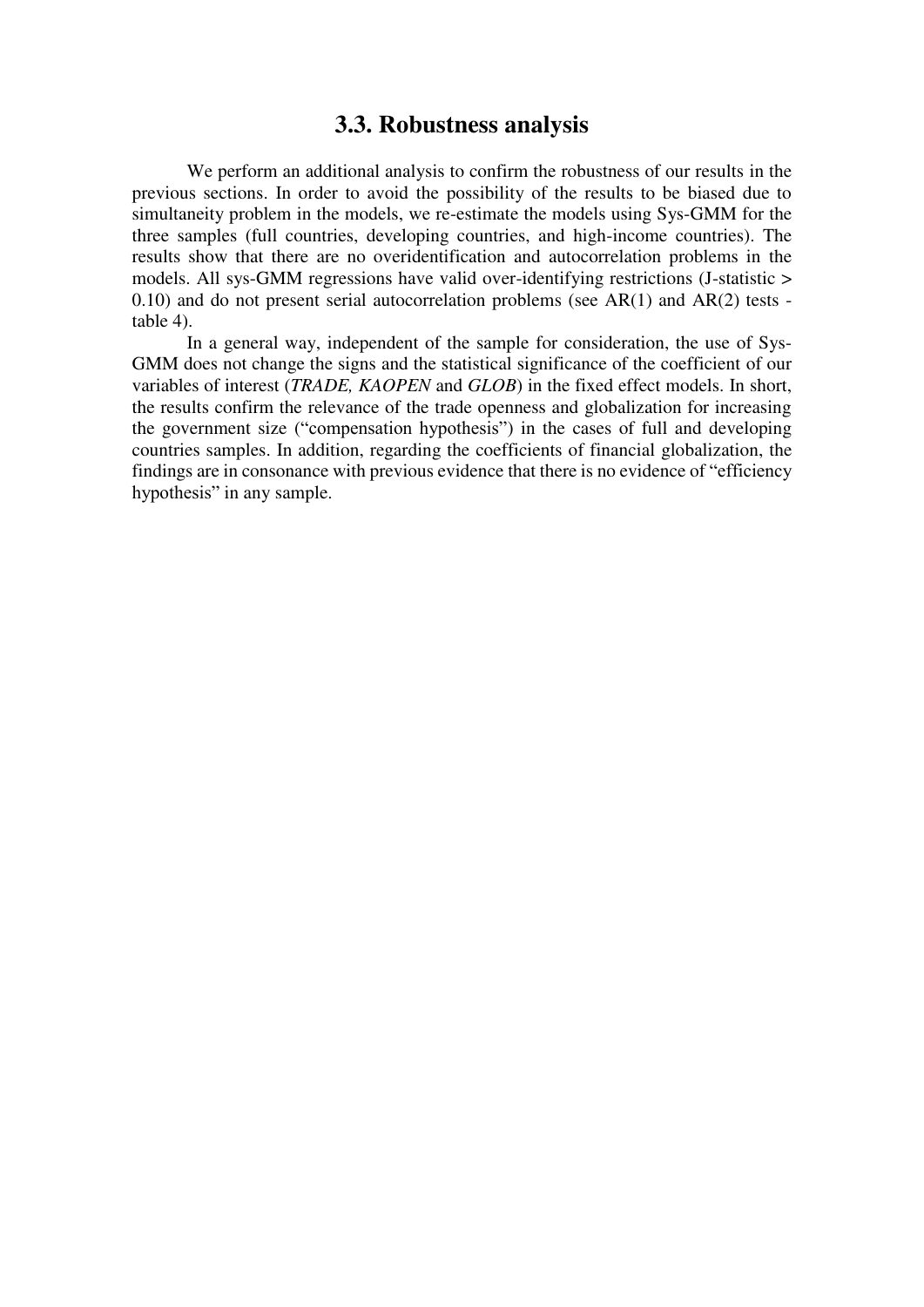|                     |             | Trade openness |             |             | Financial openness |             | Globalization |             |            |  |  |
|---------------------|-------------|----------------|-------------|-------------|--------------------|-------------|---------------|-------------|------------|--|--|
| Regressors:         | <b>FULL</b> | <b>DEV</b>     | <b>HIC</b>  | <b>FULL</b> | <b>DEV</b>         | ${\rm HIC}$ | <b>FULL</b>   | <b>DEV</b>  | <b>HIC</b> |  |  |
| $GOVSIZE(-1)$       | $0.687***$  | $0.762***$     | $0.741***$  | $0.724***$  | $0.657***$         | $0.771***$  | $0.676***$    | $0.737***$  | $0.772***$ |  |  |
|                     | (0.003)     | (0.004)        | (0.010)     | (0.002)     | (0.005)            | (0.019)     | (0.003)       | (0.003)     | (0.009)    |  |  |
| <b>GDPP</b>         | $-0.289***$ | $-0.071***$    | $-1.636***$ | $-0.223***$ | $-0.313**$         | $-1.148$    | $-0.392***$   | $-0.201***$ | $-0.512**$ |  |  |
|                     | (0.034)     | (0.027)        | (0.337)     | (0.029)     | (0.137)            | (0.822)     | (0.052)       | (0.027)     | (0.242)    |  |  |
| POP                 | $-0.410***$ | $-1.398***$    | $-0.782***$ | $-0.223***$ | $-0.446**$         | $-0.015$    | $-0.641***$   | $-1.284***$ | $-0.423*$  |  |  |
|                     | (0.088)     | (0.078)        | (0.239)     | (0.055)     | (0.203)            | (0.371)     | (0.101)       | (0.094)     | (0.244)    |  |  |
| <b>DEPEN</b>        | $0.176**$   | $0.366***$     | 0.315       | $0.088*$    | 1.394***           | $1.262***$  | $0.590***$    | $0.204***$  | $0.916***$ |  |  |
|                     | (0.085)     | (0.126)        | (0.199)     | (0.051)     | (0.374)            | (0.405)     | (0.107)       | (0.052)     | (0.279)    |  |  |
| <b>URBAN</b>        | 2.666***    | 1.781***       | 11.904***   | $2.176***$  | $2.735***$         | 11.733***   | $2.570***$    | $1.250***$  | 4.298***   |  |  |
|                     | (0.170)     | (0.099)        | (2.290)     | (0.079)     | (0.275)            | (4.127)     | (0.204)       | (0.081)     | (0.694)    |  |  |
| <b>TRADE</b>        | $0.069**$   | $0.490***$     | 0.284       |             |                    |             |               |             |            |  |  |
|                     | (0.031)     | (0.021)        | (0.173)     |             |                    |             |               |             |            |  |  |
| <b>KAOPEN</b>       |             |                |             | $-0.028$    | $-0.204$           | $-0.187$    |               |             |            |  |  |
|                     |             |                |             | (0.040)     | (0.148)            | (0.175)     |               |             |            |  |  |
| <b>GLOB</b>         |             |                |             |             |                    |             | $0.017***$    | $0.022***$  | 0.008      |  |  |
|                     |             |                |             |             |                    |             | (0.004)       | (0.002)     | (0.006)    |  |  |
| N. observations     | 2746        | 1785           | 795         | 2679        | 1707               | 827         | 2639          | 1682        | 750        |  |  |
| N.Inst/N. cross sec | 0.911       | 0.925          | 0.838       | 0.952       | 0.830              | 0.703       | 0.871         | 0.925       | 0.750      |  |  |
| J-statistic         | 119.185     | 86.723         | 23.045      | 121.072     | 83.960             | 21.939      | 117.909       | 86.677      | 27.863     |  |  |
| P-valor             | 0.198       | 0.284          | 0.575       | 0.263       | 0.158              | 0.344       | 0.134         | 0.287       | 0.144      |  |  |
| AR(1)               | $-0.498$    | $-0.521$       | $-0.520$    | $-0.501$    | $-0.494$           | $-0.529$    | $-0.497$      | $-0.523$    | $-0.520$   |  |  |
| P-valor             | 0.000       | 0.000          | 0.000       | 0.000       | 0.000              | 0.000       | 0.000         | 0.000       | 0.000      |  |  |
| AR(2)               | 0.024       | 0.032          | 0.042       | 0.028       | $-0.002$           | 0.034       | 0.022         | 0.029       | 0.051      |  |  |
| P-valor             | 0.207       | 0.220          | 0.249       | 0.146       | 0.930              | 0.337       | 0.245         | 0.270       | 0.176      |  |  |

**Table 4**  *Effect of openness (TRADE, KAOPEN, and IGLOB) on government size – SGMM* 

Note: Marginal significance levels: (\*\*\*) denotes 0.01, (\*\*) denotes 0.05, and (\*) denotes 0.1. White's heteroskedasticity consistent covariance matrix was applied in regressions. Standard errors between parentheses. S-GMM – uses two-step of Arellano and Bover (1995) without time period effects. Tests for AR (1) and AR (2) check for the presence of first order and second-order serial correlation in the first-difference residuals. Full - total sample of countries; DEV sample of developing countries (IMF); and HIC - sample of high income countries (World Bank).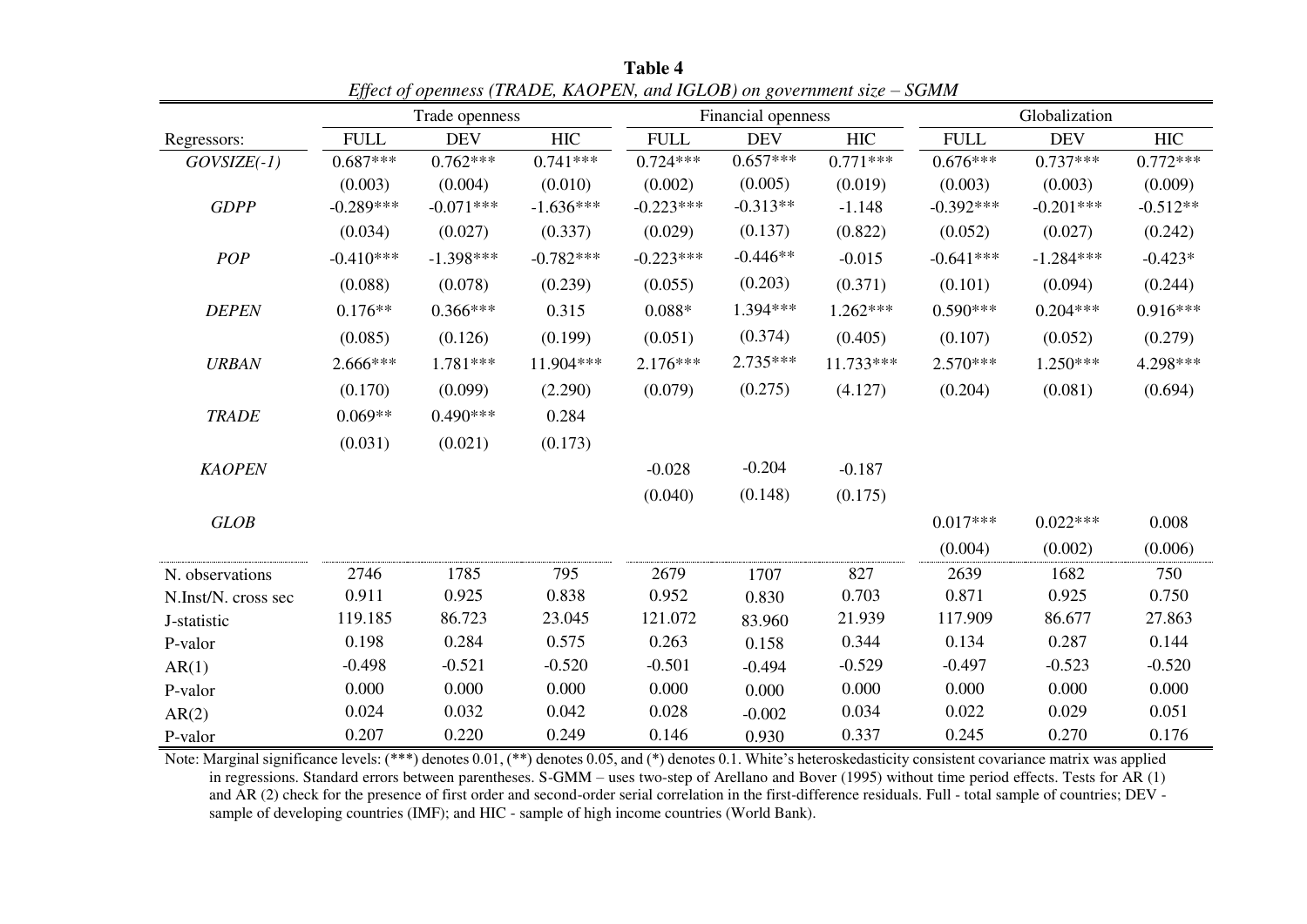### **4. Conclusion**

This paper provided empirical evidence on the relationship between openness and government size from a sample of 124 countries for the period 1980 to 2016. Taking into account three indicators of openness (trade openness, financial openness, and globalization) we checked the validity of "compensation hypothesis" and "efficiency hypothesis" for a different sample of countries. Our results support the view that an increase in trade openness may increase the government consumption expenditure in the case of developing countries but not in the case of high-income countries. In addition, we do not find evidence that financial openness is significant enough to affect government size.

Our results indicate that we cannot consider financial openness as a tool for reducing government size. When we consider a large period (36 years) together with a number of countries (124), which allow one to use different samples in the estimations, the "efficiency hypothesis" is not observed. Regarding trade openness and globalization, our evidence points out that the possible increase in external risk demands an increase in the government consumption expenditure only in the case where most sample consists of developing countries. In brief, the evidence in this paper is a clear alert for the necessity of developing countries search for policies against the effect of increasing the government size due to globalization.

## **5. References**

- ALESINA, A., WACZIARG, R. (1998). "Openness, country size and government." *Journal of Public Economics*, 69(3), 305–321.
- ARELLANO, M., BOND, S. (1991). "Some Tests of Specification for Panel Data: Monte Carlo Evidence and an Application to Employment Equations." *Review of Economic Studies*, 58(2), 277-297.
- ARELLANO, M., BOVER, O., (1995). "Another look at the instrumental variable estimation of error-components models". *Journal of Econometrics*, 68(1), 29-51.
- BENARROCH, M., PANDEY, M. (2012). "The relationship between trade openness and government size: Does disaggregating government expenditure matter?" *Journal of Macroeconomics*, 34(1), 239-252.
- BENARROCH, M., PANDEY, M. (2008). "Trade openness and government size." *Economics Letters*, 101(3), 157–159.
- BOND, S., HOEFFLER, A., TEMPLE, J. (2001). "GMM Estimation of empirical growth models." Economics Papers W21, Economics Group, Nuffield College, University of Oxford.
- CAMERON, D.R. (1978). ''The expansion of the public economy: A comparative analysis.'' *American Political Science Review*, 72(4), 1243–1261.
- CHINN, M.D., ITO, H. (2006). "What matters for financial development? Capital controls, institutions, and interactions." *Journal of Development Economics*, 81(1), 163-192.
- de MENDONÇA, H.F., BARCELOS, V. (2015). "Securitization and credit risk: Empirical evidence from an emerging economy." *North American Journal of Economics and Finance*, 32(C), 12-28.
- de MENDONÇA, H.F., CACICEDO, I. (2015). "Size of Government and Economic Growth in the Largest Latin American Country." *Applied Economics Letters*, 22(11), 904-910.
- DREHER, A. (2006). "Does globalization affect growth? Evidence from a new index of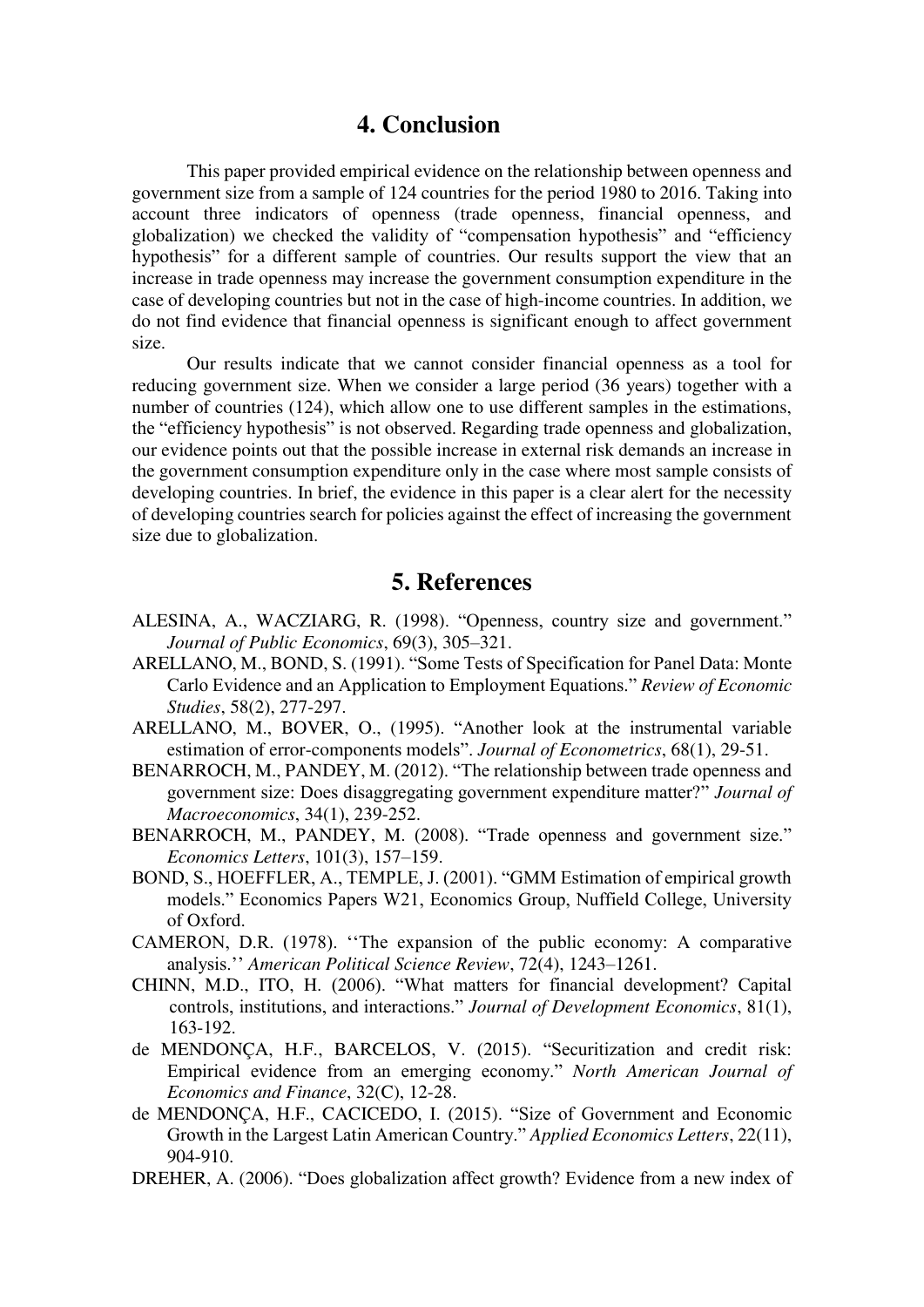globalization." Applied Economics, 38(10), 1091–1110.

- DREHER, A., STURM, J., URSPRUNG, H. (2008). "The impact of globalization on the composition of government expenditures: Evidence from panel data." *Public Choice*, 134(3), 263-292.
- EPIFANI, P., GANCIA, G. (2009). "Openness, government size and the terms of trade." *Review of Economic Studies*, 76(2), 628-68.
- GAREN, J., KATHLEEN, T. (2005). "Do more open economies have bigger governments? Another look." *Journal of Development Economics*, 77(2), 533-551.
- GARRET, G. (2001). "Globalization and government spending around the World." *Studies in Comparative International Development*, 35(4), 3-29.
- GARRET, G. (1998). "Global Markets and National Politics: Collision Course or Virtuous Circle?" *International Organization*, 52(4), 787-824.
- KIMAKOVA, A. (2009). "Government size and openness revised: the case of financial globalization." *Kyklos*, 62(3), 394-406.
- LIBERATI, P. (2007). "Trade openness, capital openness and government size." *Journal of Public Policy*, 27(2), 215–247.
- LIN, F., LI, B., SIM, N.C.S. (2014). "Trade openness and government size of small developing countries." *Economics of Transition*, 22(4), 783-808.
- RAM, R. (2009). "Openness, country size, and government size: Additional evidence from a large cross-country panel." *Journal of Public Economics*, 93(1-2), 213–218.
- RODRIK, D. (1998). "Why Do More Open Economies Have Bigger Governments?" *Journal of Political Economy*, 106(5), 997-1032.
- ROODMAN, D. (2009). "How to do xtabond2: An introduction to difference and system GMM in Stata." *Stata Journal*, 9(1), 86-136.
- RUDRA, N. (2002). "Globalization and the Decline of the Welfare State in Less-Developed Countries." *International Organization*, 56(02), 411-445.